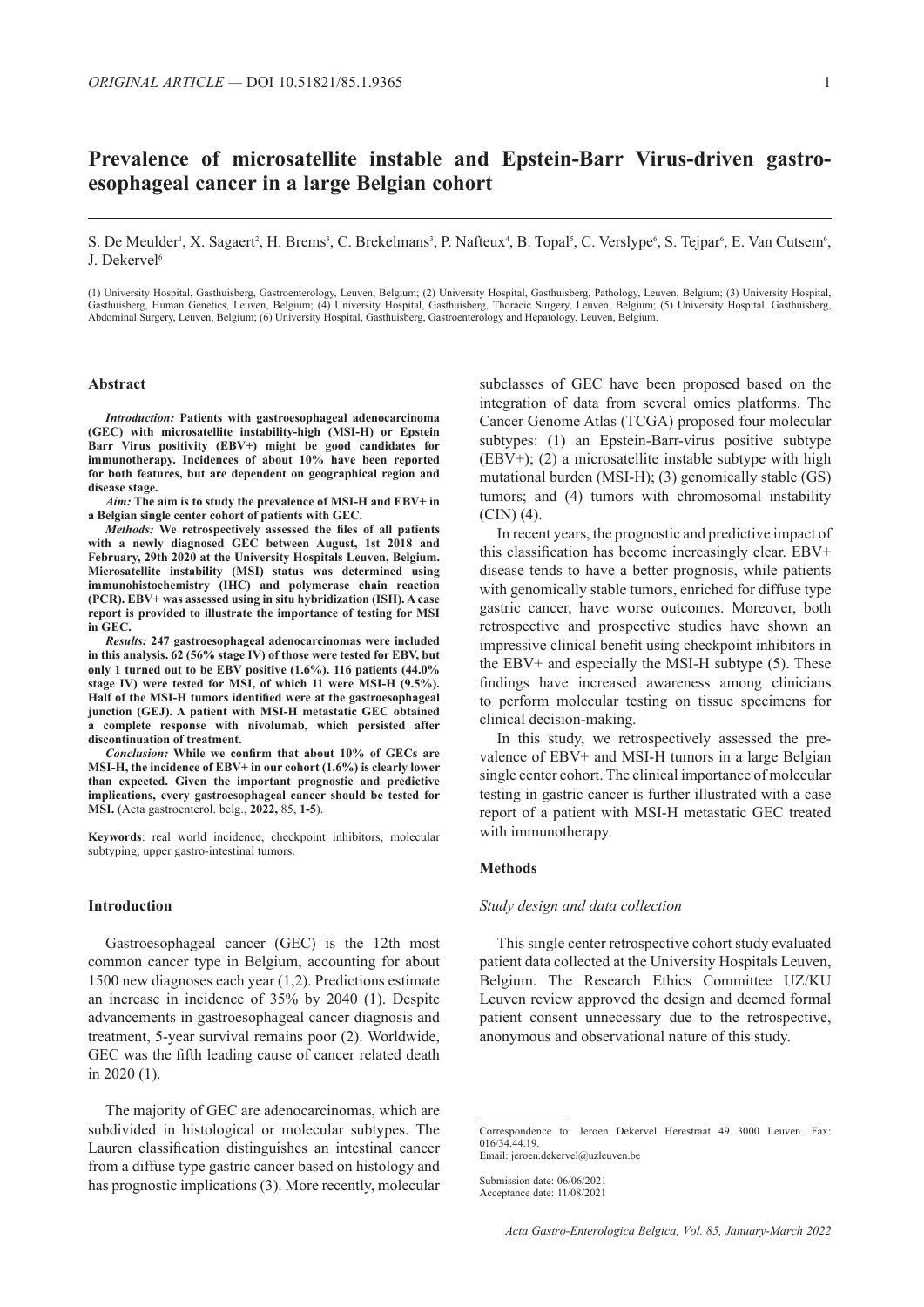# *Patients*

All patients with a newly diagnosed adenocarcinoma of the esophagus, gastroesophageal junction or stomach between August, 1st 2018 and February, 29th 2020 were included. The data were extracted in October 2019 and in May 2020 from patient records and collected in an electronic database system, Microsoft Excel, in a pseudonymized manner. The analyzed patient and disease characteristics included date of birth, sex, EBV, MSI, TNM classification, stage, tumor location, mechanism of mismatch repair protein deficiency (MMR-D), histology and *BRAF* p.V600E mutation.

Patients with insufficient data were included in this study, with the lacking data reported as missing.

# *MSI, EBV and BRAF testing*

All samples were assessed for microsatellite instability using an immune histochemistry (IHC) assay. Parrafin sections were immunostained for MLH1, MSH2 and MSH6 (mouse monoclonal anti-human antibodies; DakoCytomation, Glostrup, Denmark) and PMS2 (BD Pharmingen<sup>™</sup>, San Diego, CA). In brief, 5 µM paraffin sections were placed on silanized slides (DakoCytomation), dewaxed in xylene and rehydrated in decreasing concentrations of ethanol. While immersed in citrate buffer (pH 6.0), slides were placed in a calibrated warm water bath (95-99 °C) for 3 minutes to perform epitope retrieval. Incubation with, respectively, the FLEX Monoclonal Mouse Anti-Human MutL Protein Homolog 1, Clone ES05 Ready-to-Use, the MSH2 antibody (1:50) was carried out at room temperature. Staining was performed using the EnVision system (DakoCytomation) according to the manufacturer's recommendations. All incubation steps were followed by a wash in three changes of phosphate-buffered saline (pH 7.6). Loss of mismatch repair (MMR) protein expression was recorded when the neoplastic cells demonstrated absence of nuclear staining, while surrounding stromal cells and/ or reactive lymphocytes showed a moderate to strong nuclear staining reaction.

All samples with loss of MMR protein expression were confirmed using polymerase chain reaction (PCR). In this test, a panel of DNA sequences containing nucleotide repeats is amplified. If 40% or more of the markers show expansion or contraction of the microsatellites in the tumor compared with the control samples of the same patient (e.g. blood sample), the tumor is reported to have a high level of MSI (6).

All tumors and corresponding normal tissue of patients with abnormal MMR IHC were tested with PCR with the MSI kit (MSI analysis system, Promega). Hypermethylation of MLH1 promotor was tested with methylation specific multiplex ligation dependent probe amplification ME011 kit (MRC Holland). With the same probe mix the *BRAF* p.V600E mutation (LRG299 t1: c.1799T>A, p.Val600Glu) was detected. Patients with

MMR-D on PCR without hypermethylation (<30%) were referred for germline (Lynch) testing.

Samples were assessed for EBV positivity with in situ hybridization (ISH) using a 30-mer-digoxigenin-labeled oligonucleotide probe (Research Genetics, Huntsville, AL), according to manufacturer's instructions. A control poly-A-probe (Ventana Roche, Arizona, USA) was used to check for RNA integrity and a proven EBV-driven lymphoma was used as a positive control. Cases were defined as EBV+ if EBER was expressed in all tumor cells in which RNA was preserved. Since August, 1st 2019, reflex testing has been applied for all gastric adenocarcinomas (7).

All molecular testing was performed before the study data collection.

# **Results:**

#### *Patient cohort*

Between August, 1st 2018 and February, 29th 2020 there were 247 newly diagnosed adenocarcinomas of the

Table 1. — **Patient and disease characteristics**

|                                      | $\mathbf n$              | $\frac{0}{0}$ |
|--------------------------------------|--------------------------|---------------|
| Age in years; median (range)         | $67(29-94)$              |               |
|                                      |                          |               |
| <b>Sex</b>                           |                          |               |
| Female                               | 46                       | 18.6          |
| Male                                 | 201                      | 81.4          |
| <b>Molecular Testing</b>             |                          |               |
| <b>EBV ISH</b>                       |                          |               |
| Not Tested                           | 185                      | 74.9          |
| Tested                               | 62                       | 25.1          |
| Negative                             | 61                       | 24.7          |
| Positive                             | 1                        | 0.4           |
| <b>MSI</b>                           |                          |               |
| Not Tested                           | 131                      | 53            |
| Tested                               | 116                      | 47            |
| Failed                               | $\overline{\mathcal{L}}$ | 1.7           |
| <b>MSS</b>                           | 103                      | 88.8          |
| MSI-H                                | 11                       | 9.5           |
| Disease Stage (in tested population) |                          |               |
| Ī                                    | 23                       | 19.8          |
| $\overline{\mathbf{H}}$              | 24                       | 20.7          |
| Ш                                    | 11                       | 9.5           |
| IV                                   | 52                       | 44.8          |
| Unknown                              | 6                        | 5.2           |
| <b>Tumor Location</b>                |                          |               |
| Distal Esophagus                     | 103                      | 41.7          |
| <b>GEJ</b>                           | 70                       | 28.3          |
| Cardia                               | 31                       | 12.6          |
| Fundus                               | 3                        | 1.2           |
| Corpus                               | 13                       | 5.3           |
| Antrum                               | 21                       | 8.5           |
| Stomach NOS                          | 6                        | 2.4           |

EBV ISH, EBV in situ hybridization; MSI, microsatellite instability; MSS, microsatellite stable; MSI-H, microsatellite instability-high; GEJ, gastro-esophageal junction; NOS, not otherwise specified.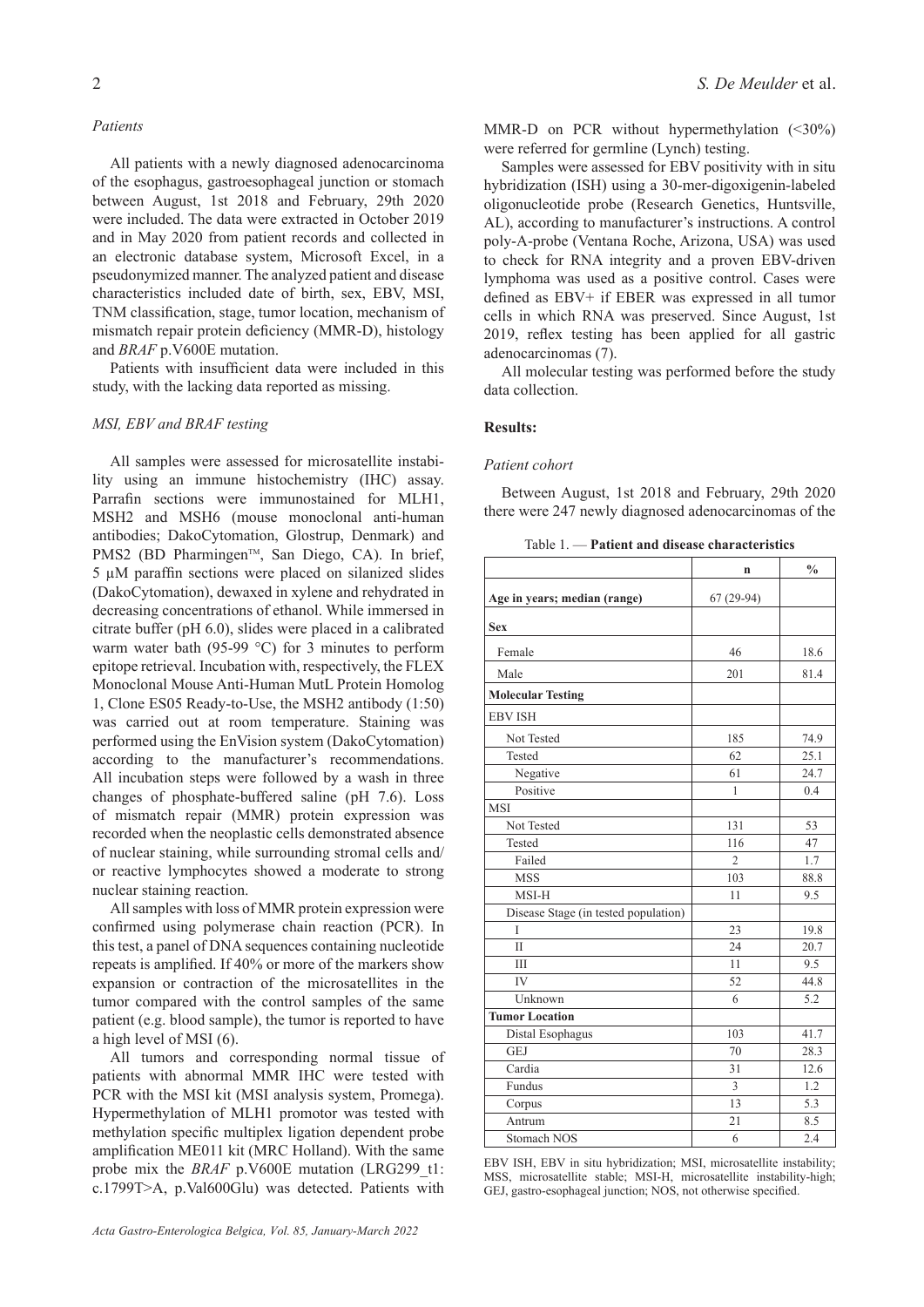esophagus, GEJ and stomach (Table 1). Median age at diagnosis was 67 years and 81.3% of patients were male. The majority of tumors (70%) had a proximal location, either in the distal esophagus or at the GEJ.

# *MSI testing*

116 of 247 tumor samples were tested for MSI using IHC (Figure 1). 11 were found to be MSI-H (9.5%). Median age at diagnosis was 81 years and 64.6% of patients were male. Of the MSI-H patients, 2 had stage I cancer, 3 stage II, 1 stage III and 2 stage IV. The disease stage of 3 patients was unknown. Half of the MSI-H tumors identified were located at the GEJ. All MSI-H cases were confirmed by PCR. In 10 out of the 11 cases, hypermethylation of the MLH1 promotor was the underlying mechanism of mismatch repair deficiency (MMR-D). In 1 case, we found no hypermethylation. Germline testing was performed but did not show any mismatch repair gene mutation. In our samples, MSI-H

Table 2. — **Features MSI-H Tumors**

|                                     | $n = 11$       | $\frac{0}{0}$ |
|-------------------------------------|----------------|---------------|
| Age in years; median (range)        | 81 (60-88)     |               |
| <b>Sex</b>                          |                |               |
| Female                              | 4              | 36.4          |
| Male                                | $\overline{7}$ | 64.6          |
| <b>TNM</b> stage                    |                |               |
| <b>IA</b>                           | $\mathbf{0}$   | $\theta$      |
| <b>IB</b>                           | $\overline{c}$ | 18.2          |
| $\mathbf{I}$                        | 3              | 27.3          |
| III                                 | $\mathbf{1}$   | 9.1           |
| <b>IV</b>                           | 2              | 1,2           |
| Unknown                             | 3              | 2.3           |
| Location                            |                |               |
| Distal esophagus - GEJ              | 6              | 54.6          |
| Cardia                              | 1              | 9.1           |
| Corpus                              | $\overline{2}$ | 18.2          |
| Antrum                              | $\mathfrak{D}$ | 18.2          |
| <b>Mechanism MMR-D</b>              |                |               |
| Hypermethylation MLH1 promotor      |                |               |
| <15%                                | 1              | 9.1           |
| $>15\%$                             | 10             | 90.9          |
| Lynch Syndrome                      | $\theta$       | $\theta$      |
| <b>Histology</b>                    |                |               |
| Diffuse                             | 6              | 54.5          |
| Intestinal                          | $\overline{2}$ | 18.2          |
| Intestinal/Medullary                | 1              | 9.1           |
| <b>NOS</b>                          | $\overline{2}$ | 18.2          |
| <b>BRAF p.V600E Mutation</b>        |                |               |
| Negative                            | 11             | 100           |
| Positive                            | $\theta$       | $\theta$      |
| <b>Treatment with immunotherapy</b> | 3              | 27.3          |
| Nivolumab                           |                |               |
| Stage II                            | 1              | 9.1           |
| Stage IV                            | $\overline{2}$ | 18.2          |

MSI-H, microsatellite instability-high; GEJ, gastro-esophageal junction; MMR-D, mismatch repair deficiency; NOS, not otherwise specified.



Fig. 1 — Study flow diagram.

was associated with poorly differentiated histology, tumor infiltrating lymphocytes and mucinous differentiation. The most common subtype was the diffuse type. No *BRAF* p.V600E mutation was found in our MSI-H tumor samples. Only 3 patients with MSI-H tumors received checkpoint inhibition (nivolumab): 1 with stage II and 2 with stage IV cancer (Table 2).

## *EBV testing*

62 (56% stage IV) samples were tested for EBV, but only 1 turned out to be EBV positive (1.6%).

The EBV positive patient had stage IV disease at presentation.

# *Case report*

A 61-year-old man with a diagnosis of stage IIIC gastric adenocarcinoma (cT4bN3aM0) was treated with neo-adjuvant chemotherapy with Cisplatinum-5-Fluorouracil, followed by surgery including total omentectomy, gastric resection and extended lymphadenectomy, followed by adjuvant chemotherapy with Docetaxel-Oxaliplatinum-5-Fluorouracil (FLOT). Pathology report confirmed the presence of poorly differentiated adenocarcinoma, ypG3T4N3aM1 (due to the presence of peritoneal implants), compatible with stage IV disease. Further molecular testing revealed EBV- (CISH), HER 2- (IHC) and MSI-H (PCR) status based on hypermethylation of MLH1-promotor (MS-MLPA). Unfortunately, after 14 months of follow-up, local recurrence was seen in the epigastric region (3.4 x 2.9 x 3.7 cm) with invasion of the left liver lobe and possibly of the adjacent pancreas, as well as millimetric adjacent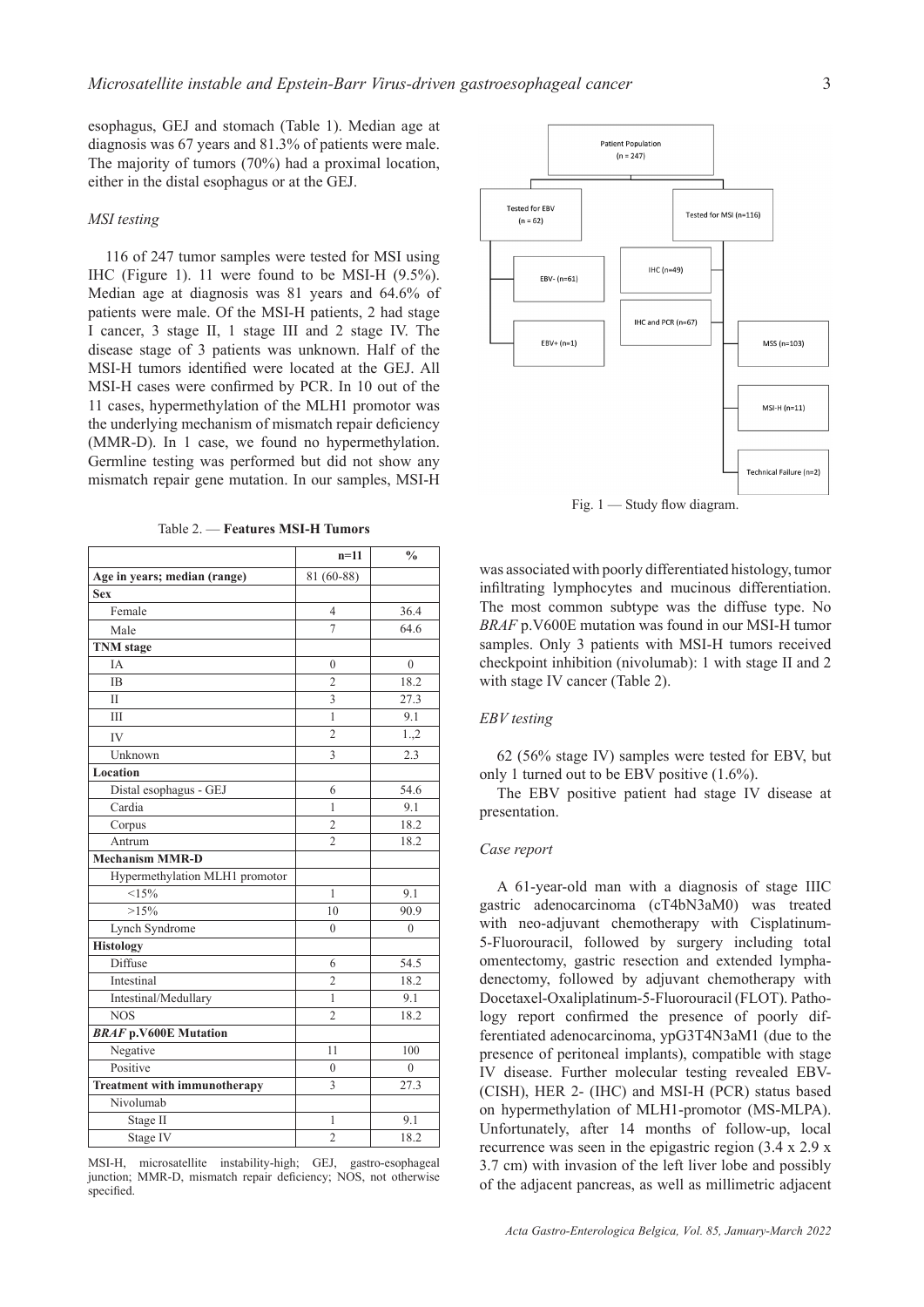

Fig. 2. — Case report. A: local recurrence after 14 months of follow-up. B: persisting complete remission 1 year after stopping PD-1 inhibition.

glands (Figure 2a). Nivolumab 3mg/kg q2w (anti-PD1 inhibition) was started in compassionate use, with partial response after 4 administrations and complete remission after 9 months of treatment. After 2 years of anti-PD1 inhibition and persistent complete response on MRI, checkpoint inhibition was discontinued. One year later, a persistent complete response was still observed on MRI (Figure 2b).

## **Discussion**

In this study, we describe a relatively large cohort of patients with gastroesophageal cancer tested for MSI and/or EBV. To our knowledge, no other studies have reported these subtypes of GEC in a Belgian context.

Due to the prognostic and predictive implications, molecular classification of GEC has found its way into clinical practice. Most is known about the clinical consequences of microsatellite instability in GEC. Retrospective analyses of prospective trials have shown that MSI-H gastric cancers have a better prognosis after curative-intent surgery compared to microsatellite stable disease (8). Moreover, a pooled analysis of the MAGIC, CLASSIC, ITACA-S and ARTIST trial, suggests that patients with MSI-H gastric cancer might not derive any benefit from standard of care perioperative chemotherapy (8). Whether chemotherapy should be omitted in such case is a matter of ongoing scientific debate (9). Perhaps, the platelet-to-lymphocyte ratio (PLR) can guide us in this decision, as PLR is an independent predictor for overall survival (OS) in stage IV GC (10). Finally, it has become clear that the general sensitivity of metastatic MSI-H cancers to immune checkpoint inhibitors, regardless of histology, also applies to adenocarcinomas of the upper gastrointestinal tract. In this manuscript, we describe a case of a patient with complete remission of metastatic MSI-H gastric cancer using PD-1 inhibition. The effect persisted one year after discontinuation of the immunotherapy.

In a recent analysis of 84 patients with MSI-H GEC included in three KEYNOTE studies, treatment with pembrolizumab was associated with prolonged overall survival (median not reached in all trials), progression free survival and superior response rate compared to chemotherapy (11). Despite these convincing data in a disease with limited treatment options, no checkpoint inhibitor is approved for MSI-H metastatic GEC by the European Medicines Agency, denying a possible curative treatment to hundreds of European patients each year.

Data on immune checkpoint inhibition in patients with EBV driven GEC is scarce. However, the viral involvement in these tumors could confer a similar sensitivity as MSI-H disease. In a retrospective cohort study where patients with metastatic gastric cancer received treatment with pembrolizumab (12), responses were enriched in patients with EBV+ disease.

In the literature, incidences of  $+/-10\%$  have been reported for both MSI-H and EBV+ tumors. While the incidence of MSI-H tumors is in line with these findings, the incidence of EBV+ in our cohort  $(1.6\%)$  is clearly lower than what would be expected (12,13). A number of factors could explain this observation. Due to the presence of therapeutic implications, testing was mostly performed in stage IV disease which might entail a selection bias. The lower incidence of EBV+ may also be due to geographical factors (4). In the TCGA study, a significant variation in prevalence across countries was observed, with a more than fivefold variation for MSI, EBV and GS subgroups (14). The CIN subgroup was the most stable across populations. The cause of this variation is unclear and needs to be further investigated. The incidence of EBV+ in our Belgian population is comparable to the German population (2.6%).

The TCGA reported that MSI-H tumors are mostly located in the gastric body or antrum (4). We found a remarkably high incidence of MSI-high tumors at proximal sites such as the esophagus or GEJ. This is largely caused by the fact that this cohort contained a majority of esophageal cancers. Nevertheless, it proves that testing for MSI should not be restricted to distally located tumors. Other known independent predictive factors for MSI-H GEC are older age  $($ >70y) and sex (female), this was also the case in our cohort (15). Similar to colon cancer, MSI-H GEC is also characterized by increased tumor-infiltrating lymphocytes (16). Remarkable is the fact that we mostly found a diffuse subtype in our MSI-H cohort, in contrast to findings in literature, where an intestinal type was more common (17). Contrary to colorectal cancer, *BRAF* p.V600E mutation appears to be rare in MSI-H GEC. Therefore, there does not seem to be a relationship between MMR-D and *BRAF* p.V600E mutation in gastric carcinoma (18,19). Our study confirms this finding, as none of the tumor samples harbored a *BRAF* p.V600E mutation. Nearly all MSI-H cases (90.9%) were based on hypermethylation of the MLH1 promotor, which is in line with literature (20).

The major limitations of this study are its retrospective design and the lack of MSI and/or EBV result in a large fraction of patients. A possible explanation for the latter is the lack of reimbursement for immunotherapy in these subtypes, resulting in a lesser incentive to test. Because